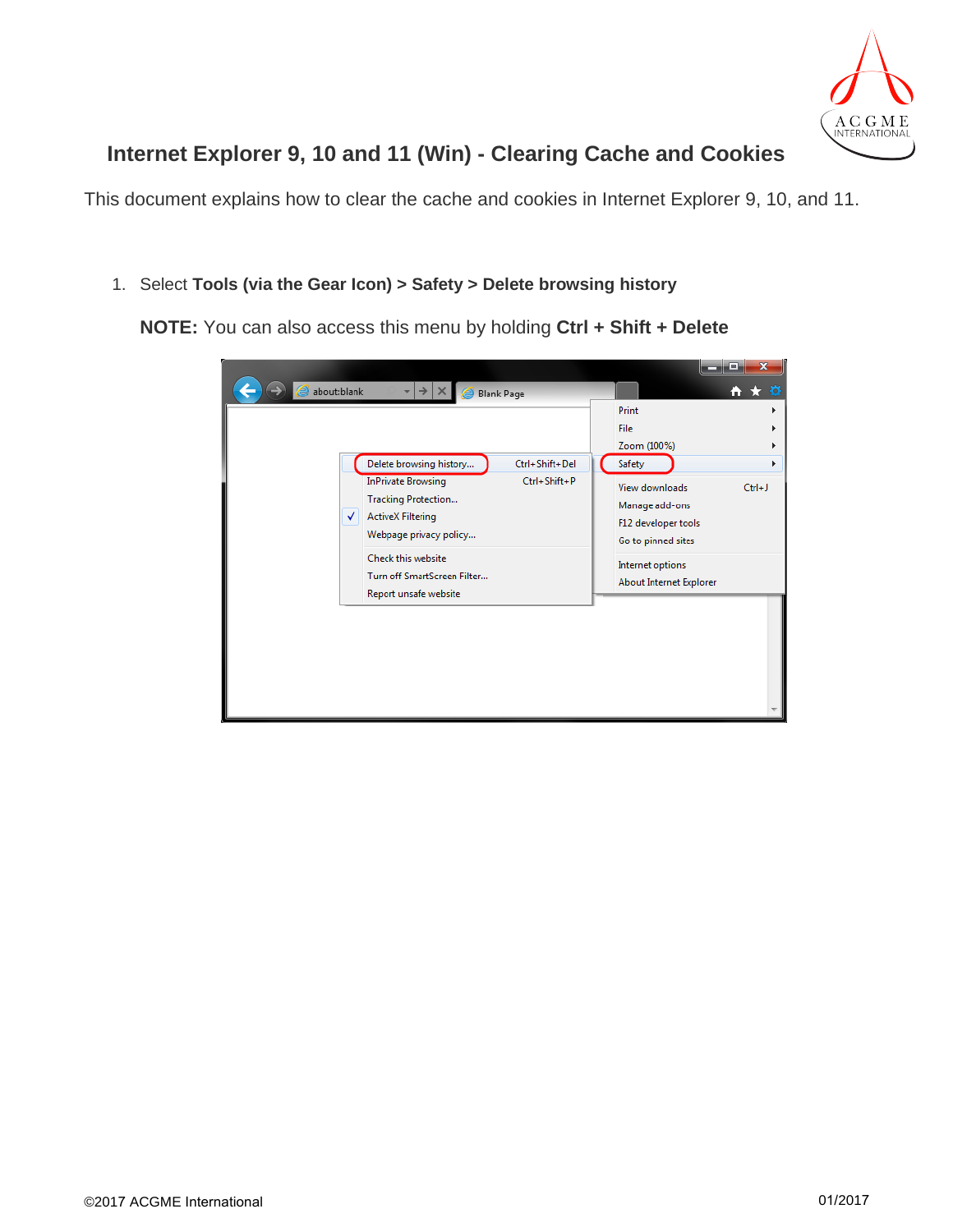2. *Uncheck* **Preserve Favorites website data**, and *check* both **Temporary Internet Files** and **Cookies**. Click **Delete**.



3. You will get a confirmation at the bottom of the window once it has successfully cleared your cache and cookies.

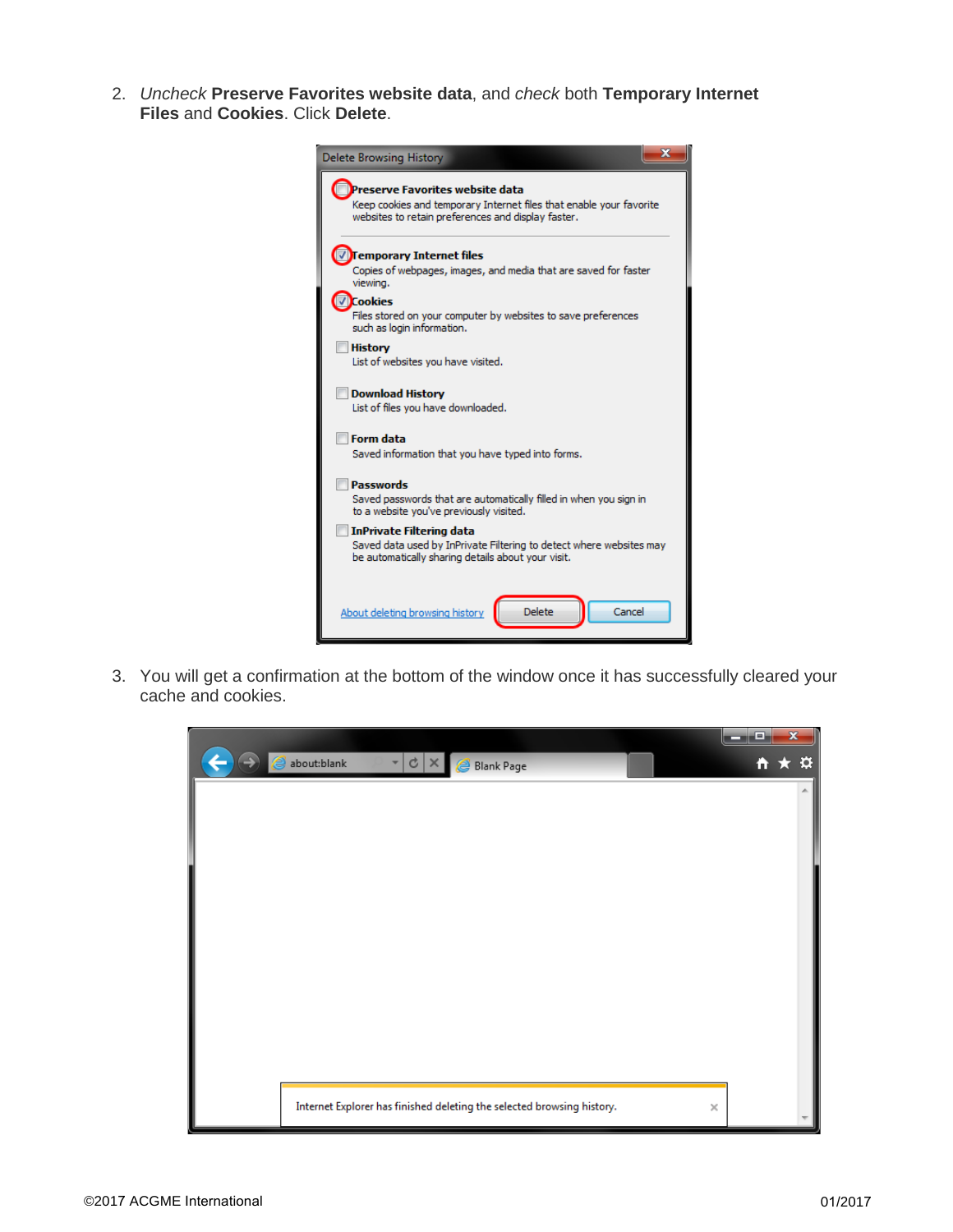**You may want to adjust settings to have Internet Explorer do this automatically.**

1. Select **Tools (via the Gear Icon) > Internet Options**.



2. Select **Delete browsing history on exit** and then click the **Settings** button.

| Internet Options |                                                               |             |           |                                                                    |          | 7                    |
|------------------|---------------------------------------------------------------|-------------|-----------|--------------------------------------------------------------------|----------|----------------------|
| General          | Security                                                      | Privacy     |           | Content Connections                                                | Programs | Advanced             |
| Home page        |                                                               |             |           | To create home page tabs, type each address on its own line.       |          |                      |
|                  |                                                               |             |           | http://go.microsoft.com/fwlink/p/?LinkId=255141                    |          |                      |
|                  |                                                               | Use current |           | Use default                                                        |          | Use new tab          |
| Startup          |                                                               |             |           |                                                                    |          |                      |
| Tabs             | Start with tabs from the last session<br>Start with home page |             |           |                                                                    |          |                      |
|                  | Change how webpages are displayed in tabs.                    |             |           |                                                                    |          | Tabs                 |
|                  | Browsing history<br>form information.                         |             |           | Delete temporary files, history, cookies, saved passwords, and web |          |                      |
|                  | ○ Delete browsing history on exit                             |             |           | Delete                                                             |          | <b>Settings</b>      |
| Appearance       |                                                               |             |           |                                                                    |          |                      |
|                  | Colors                                                        |             | Languages | <b>Fonts</b>                                                       |          | <b>Accessibility</b> |
|                  |                                                               |             | OK        |                                                                    | Cancel   | <b>Apply</b>         |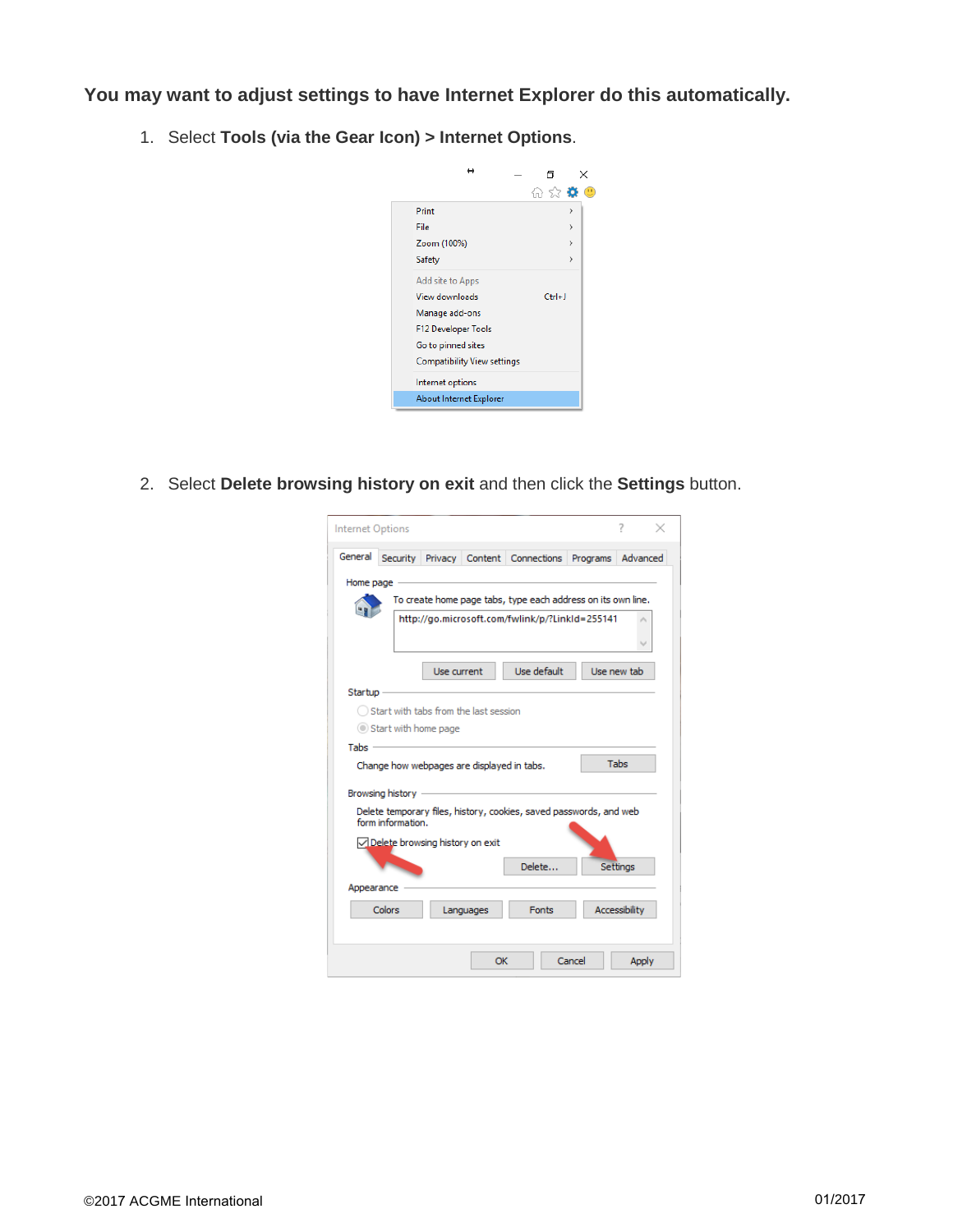3. Under **Check for newer versions of stored pages:** select **Every time I visit the webpage**. Click **OK**.

| Website Data Settings                                                                       | 7      |  |
|---------------------------------------------------------------------------------------------|--------|--|
| Temporary Internet Files<br>History   Caches and databases                                  |        |  |
| Internet Explorer stores copies of webpages, images, and media<br>for faster viewing later. |        |  |
| Check for newer versions of stored pages:                                                   |        |  |
| ● Every time I visit the webpage                                                            |        |  |
| Every time I start Internet Explorer                                                        |        |  |
| ◯ Automatically                                                                             |        |  |
| ○ Never                                                                                     |        |  |
| Disk space to use (8-1024MB)<br>250<br>(Recommended: 50-250MB)                              |        |  |
| Current location:                                                                           |        |  |
| C:\Users\baranovsky\AppData\Local\Microsoft\Windows\<br>INetCache\                          |        |  |
| Move folder<br>View files<br>View objects                                                   |        |  |
| ОК                                                                                          | Cancel |  |

4. You are now back in the Internet Options window. Click the **Advanced** tab, scroll down, and check the box for **Empty Temporary Internet Files folder when browser is closed**.

| General         |                                                                |             |                                                                                     | Security Privacy Content Connections Programs Advanced                                                                   |                                  |            |                                                             |                    |                                                                                               | General Security Privacy Content Connections                                                                                                                                                                                                                                                                                                                                                                   | Programs                  | Advanced      |
|-----------------|----------------------------------------------------------------|-------------|-------------------------------------------------------------------------------------|--------------------------------------------------------------------------------------------------------------------------|----------------------------------|------------|-------------------------------------------------------------|--------------------|-----------------------------------------------------------------------------------------------|----------------------------------------------------------------------------------------------------------------------------------------------------------------------------------------------------------------------------------------------------------------------------------------------------------------------------------------------------------------------------------------------------------------|---------------------------|---------------|
| Home page       |                                                                |             |                                                                                     |                                                                                                                          |                                  | Settings   |                                                             |                    |                                                                                               |                                                                                                                                                                                                                                                                                                                                                                                                                |                           |               |
| Startup<br>Tabs | Start with home page<br><b>Browsing history</b>                | Use current | Start with tabs from the last session<br>Change how webpages are displayed in tabs. | To create home page tabs, type each address on its ov<br>http://go.microsoft.com/fwlink/p/?LinkId=255141<br>Use default. | Tine.<br>Use new tab<br>Tabs     | $\epsilon$ | ∨<br>∨<br>∨<br><b>Use SSL 3.0</b><br>$\sqrt{ }$ Use TLS 1.0 | Enable DOM Storage | Enable Enhanced Protected Mode*<br>Enable native XMLHTTP support<br>Enable SmartScreen Filter | Check for publisher's certificate revocation<br>Check for server certificate revocation*<br>Check for signatures on downloaded programs<br>Do not save encrypted pages to disk<br>Empty Temporary Internet Files folder when browser is ck<br>Enable 64-bit processes for Enhanced Protected Mode*<br>Enable Integrated Windows Authentication*<br>Send Do Not Track requests to sites you visit in Internet E |                           | $\mathcal{P}$ |
| Appearance      | form information.<br>Delete browsing history on exit<br>Colors |             | Languages                                                                           | Delete temporary files, history, cookies, saved passwords, and web<br>Delete<br>Fonts                                    | <b>Settings</b><br>Accessibility |            | Reset Internet Explorer settings<br>condition.              |                    |                                                                                               | *Takes effect after you restart your computer<br>Resets Internet Explorer's settings to their default<br>You should only use this if your browser is in an unusable state.                                                                                                                                                                                                                                     | Restore advanced settings | Reset         |